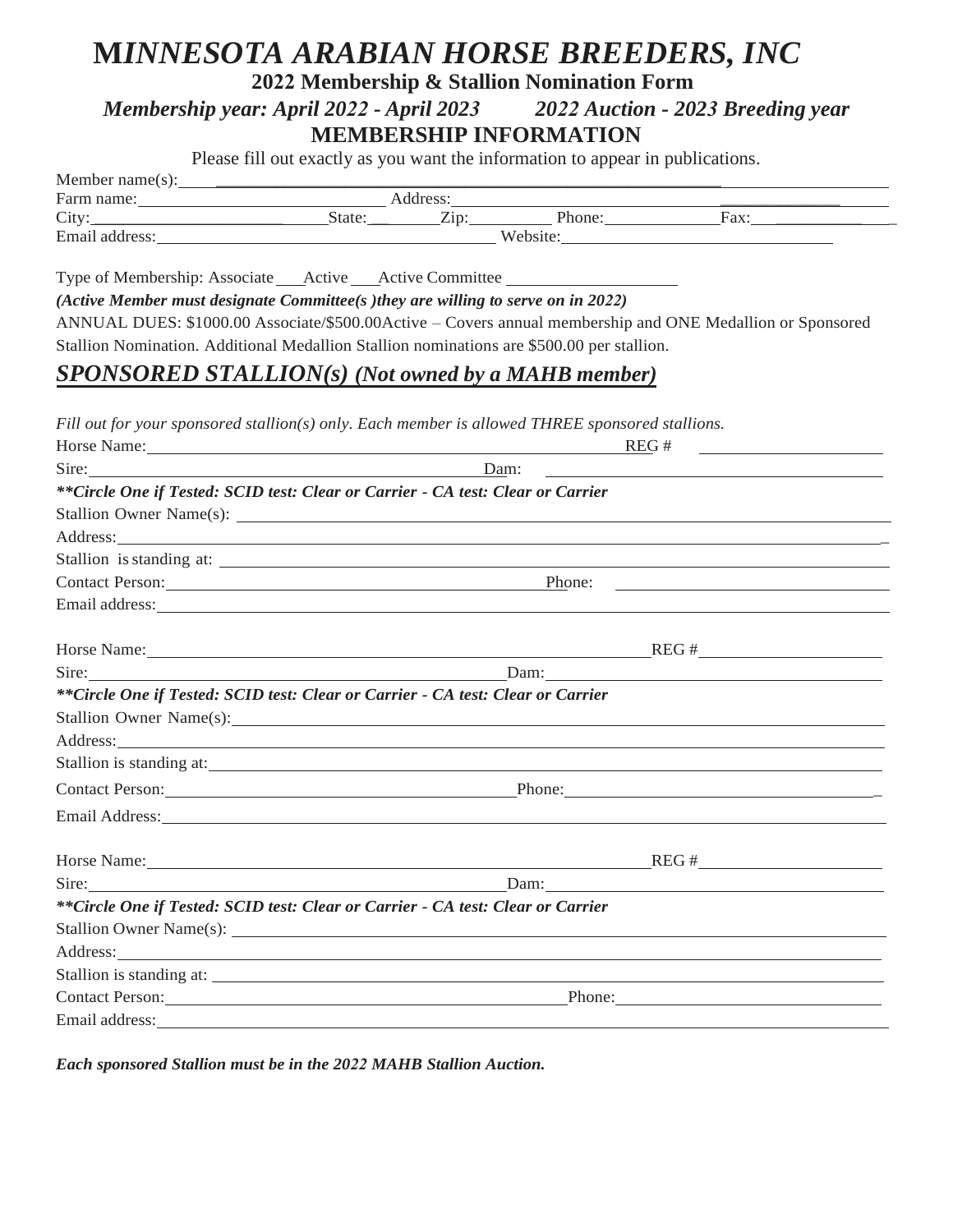#### *Medallion Stallion #1 Fill out for a Member owned stallion only.*

|                                                                                                                                                                                                                                | Horse Name: REG#                                                                                                                                                                                                               |  |  |  |
|--------------------------------------------------------------------------------------------------------------------------------------------------------------------------------------------------------------------------------|--------------------------------------------------------------------------------------------------------------------------------------------------------------------------------------------------------------------------------|--|--|--|
| Sire: Since the contract of the contract of the contract of the contract of the contract of the contract of the contract of the contract of the contract of the contract of the contract of the contract of the contract of th | Dam:                                                                                                                                                                                                                           |  |  |  |
| **Circle One if Tested: SCID test: Clear or Carrier - CA test: Clear or Carrier                                                                                                                                                |                                                                                                                                                                                                                                |  |  |  |
| Stallion is: Solely owned _____Owned in Partnership _____Purchased on contract ______                                                                                                                                          |                                                                                                                                                                                                                                |  |  |  |
|                                                                                                                                                                                                                                |                                                                                                                                                                                                                                |  |  |  |
|                                                                                                                                                                                                                                | Contact Person: Phone: Phone: Phone: Phone: Phone: Phone: Phone: Phone: Phone: Phone: Phone: Phone: Phone: Phone: Phone: Phone: Phone: Phone: Phone: Phone: Phone: Phone: Phone: Phone: Phone: Phone: Phone: Phone: Phone: Pho |  |  |  |
|                                                                                                                                                                                                                                |                                                                                                                                                                                                                                |  |  |  |
|                                                                                                                                                                                                                                | Do you want this horse in the 2022 MAHB Stallion Auction?                                                                                                                                                                      |  |  |  |
| <b>Medallion Stallion #2 Fill out for Member owned stallion only.</b>                                                                                                                                                          |                                                                                                                                                                                                                                |  |  |  |
|                                                                                                                                                                                                                                | Horse Name: Name: Name: Name: Name: Name: Name: Name: Name: Name: Name: Name: Name: Name: Name: Name: Name: Name: Name: Name: Name: Name: Name: Name: Name: Name: Name: Name: Name: Name: Name: Name: Name: Name: Name: Name:  |  |  |  |
| Sire: Dam:                                                                                                                                                                                                                     |                                                                                                                                                                                                                                |  |  |  |
| **Circle One if Tested: SCID test: Clear or Carrier - CA test: Clear or Carrier                                                                                                                                                |                                                                                                                                                                                                                                |  |  |  |
| Stallion is: Solely owned ____Owned in Partnership ____Purchased on contract ____                                                                                                                                              |                                                                                                                                                                                                                                |  |  |  |
|                                                                                                                                                                                                                                |                                                                                                                                                                                                                                |  |  |  |
|                                                                                                                                                                                                                                | Contact Person: Phone: Phone: Phone: Phone: Phone: Phone: Phone: Phone: Phone: Phone: Phone: Phone: Phone: Phone: Phone: Phone: Phone: Phone: Phone: Phone: Phone: Phone: Phone: Phone: Phone: Phone: Phone: Phone: Phone: Pho |  |  |  |
|                                                                                                                                                                                                                                |                                                                                                                                                                                                                                |  |  |  |
|                                                                                                                                                                                                                                | Do you want this horse in the 2022 MAHB Stallion Auction?                                                                                                                                                                      |  |  |  |
| <b>Medallion Stallion #3 Fill out for Member owned stallion only.</b>                                                                                                                                                          |                                                                                                                                                                                                                                |  |  |  |
| Horse Name: 1988 Contract Contract Contract Contract Contract Contract Contract Contract Contract Contract Contract Contract Contract Contract Contract Contract Contract Contract Contract Contract Contract Contract Contrac | REG#                                                                                                                                                                                                                           |  |  |  |
| Sire:                                                                                                                                                                                                                          | Dam:                                                                                                                                                                                                                           |  |  |  |
| **Circle One if Tested: SCID test: Clear or Carrier - CA test: Clear or Carrier                                                                                                                                                |                                                                                                                                                                                                                                |  |  |  |
| Stallion is: Solely owned___Owned in Partnership___Purchased on contract_                                                                                                                                                      |                                                                                                                                                                                                                                |  |  |  |
|                                                                                                                                                                                                                                |                                                                                                                                                                                                                                |  |  |  |
| Contact Person: 2008 and 2008 and 2008 and 2008 and 2008 and 2008 and 2008 and 2008 and 2008 and 2008 and 2008 and 2008 and 2008 and 2008 and 2008 and 2008 and 2008 and 2008 and 2008 and 2008 and 2008 and 2008 and 2008 and | Phone:                                                                                                                                                                                                                         |  |  |  |
| Email address: No. 2016. The Contract of the Contract of the Contract of the Contract of the Contract of the Contract of the Contract of the Contract of the Contract of the Contract of the Contract of the Contract of the C |                                                                                                                                                                                                                                |  |  |  |
|                                                                                                                                                                                                                                |                                                                                                                                                                                                                                |  |  |  |

Do you want this horse in the 2022 MAHB Stallion Auction?

*Please include the \$500.00 nomination fee for each stallion with this original form.*

**In the event the Breeding does not sell at the Auction all applicable Stallion Owners will be notified that their donated breeding was a "no sale" in the auction that they have three options: 1) They may purchase the breeding themselves for \$1100.00 with a 50% deposit due by November 30th. (They may re-sell the breeding to one of their clients.) 2) They may maintain the status of "Medallion Stallion" by paying the \$500.00 nomination fee by Nov. 30th. The horse remains a Medallion Stallion for the upcoming breeding season but there is no auction breeding. 3) They may withdraw the stallion from the program. No expense to them but he is removed from the Medallion Stallion list for the upcoming year, dropped from our website and removed from future Ads.**